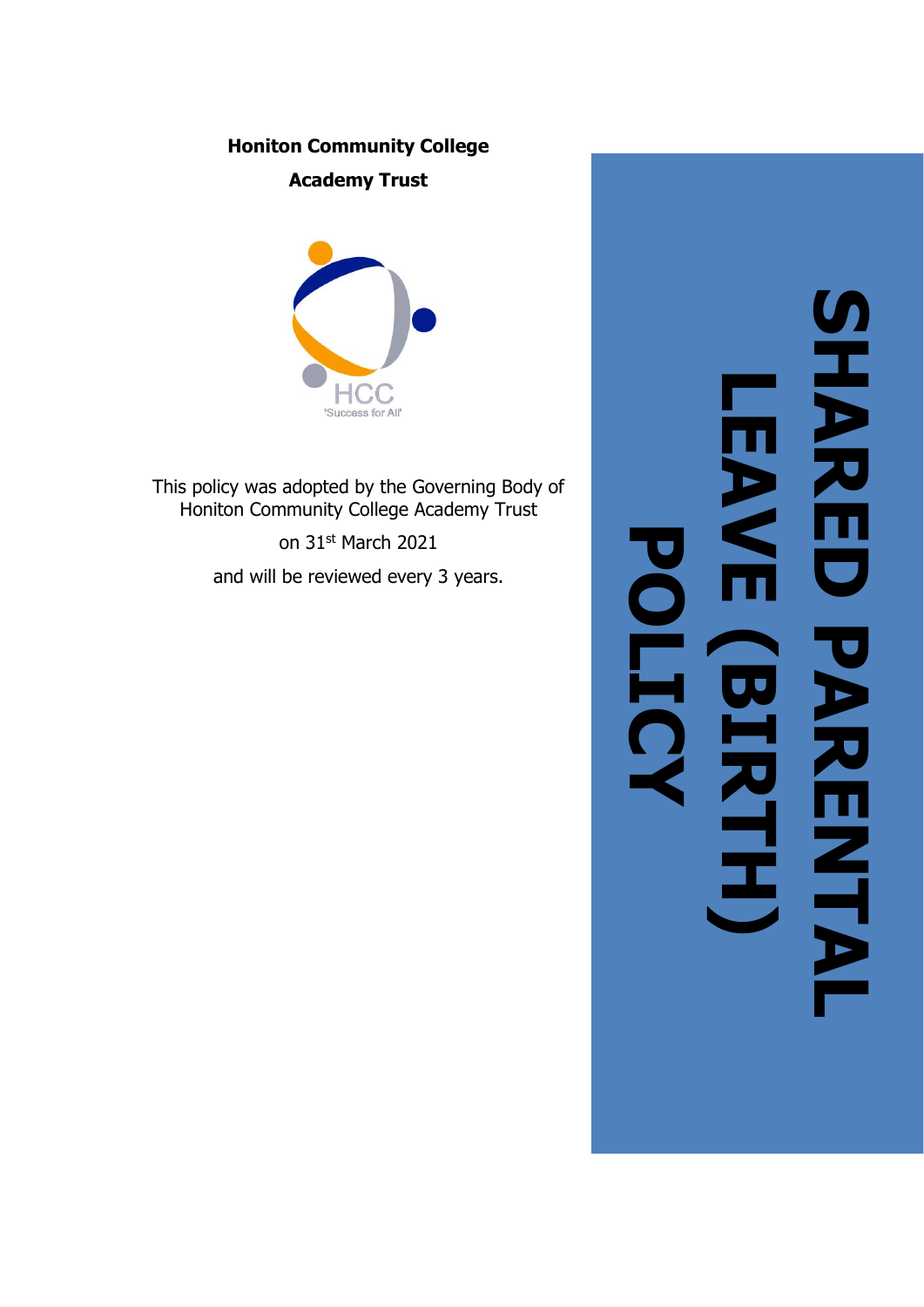### **CONTENTS**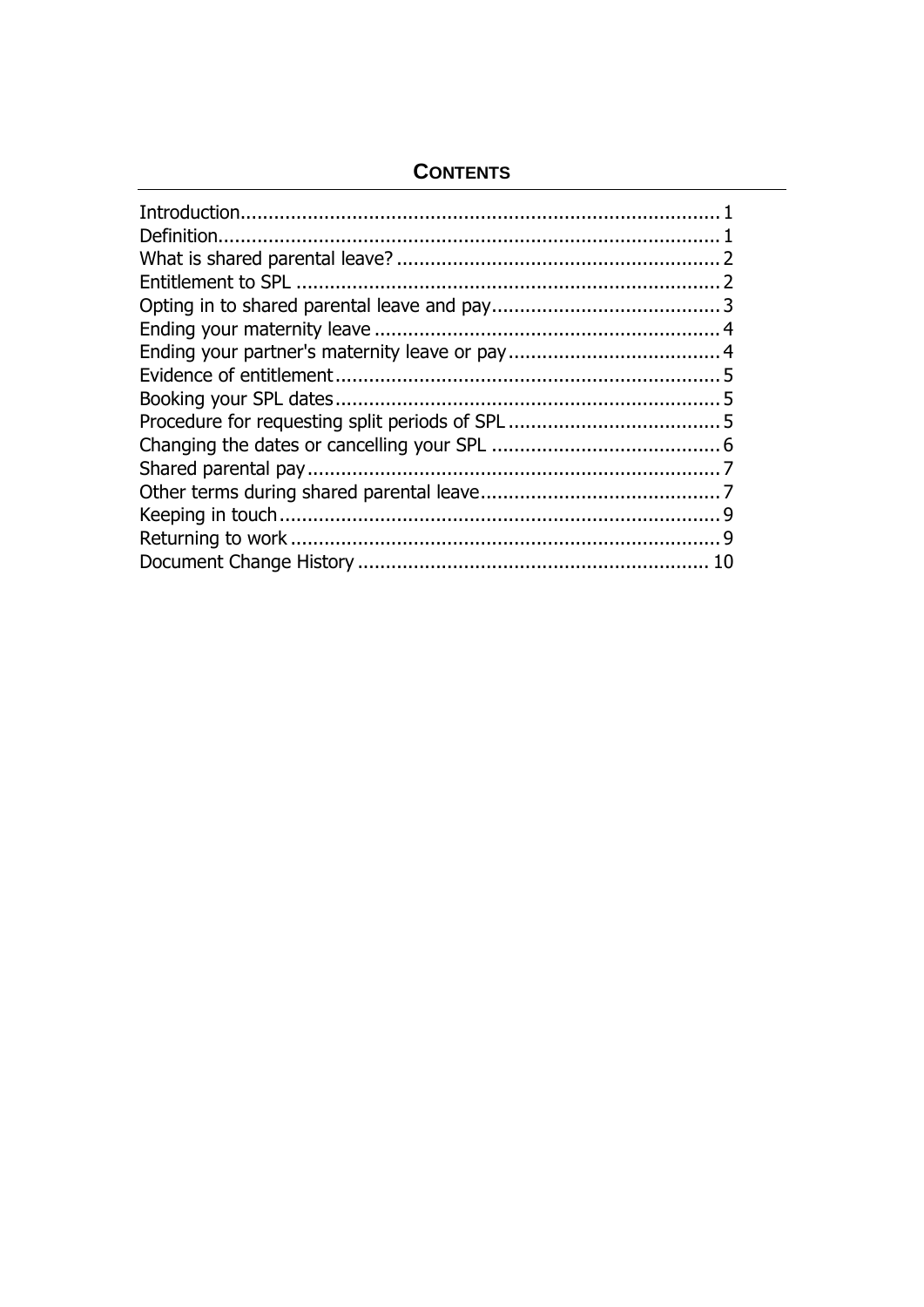#### **Introduction**

This policy outlines the arrangements for shared parental leave and pay in relation to the birth of a child. If you or your partner are pregnant or have given birth adopting a child please see the Shared Parental Leave (Adoption) Policy instead.

This policy applies to employees. It does not apply to agency workers or selfemployed contractors.

This policy does not form part of any employee's contract of employment and we may amend it at any time.

The Resources Committee has overall responsibility for the effective operation of this policy and for ensuring compliance with the relevant statutory framework. The Resources Committee ensures the policy's maintenance and review and has delegated to the Principal day-to-day responsibility for operating the policy.

Managers have a specific responsibility to ensure the fair application of this policy and all members of staff are responsible for supporting colleagues and ensuring its success.

#### **Definitions**

The definitions in this paragraph apply in this policy.

**Expected week of childbirth (EWC):** the week, beginning on a Sunday, in which the doctor or midwife expects your child to be born.

**Parent:** One of two people who will share the main responsibility for the child's upbringing (and who may be either the mother, the father, or the mother's partner if not the father).

Partner: your spouse, civil partner or someone living with you in an enduring family relationship, but not your sibling, child, parent, grandparent, grandchild, aunt, uncle, niece or nephew.

**Qualifying Week:** the fifteenth week before the EWC.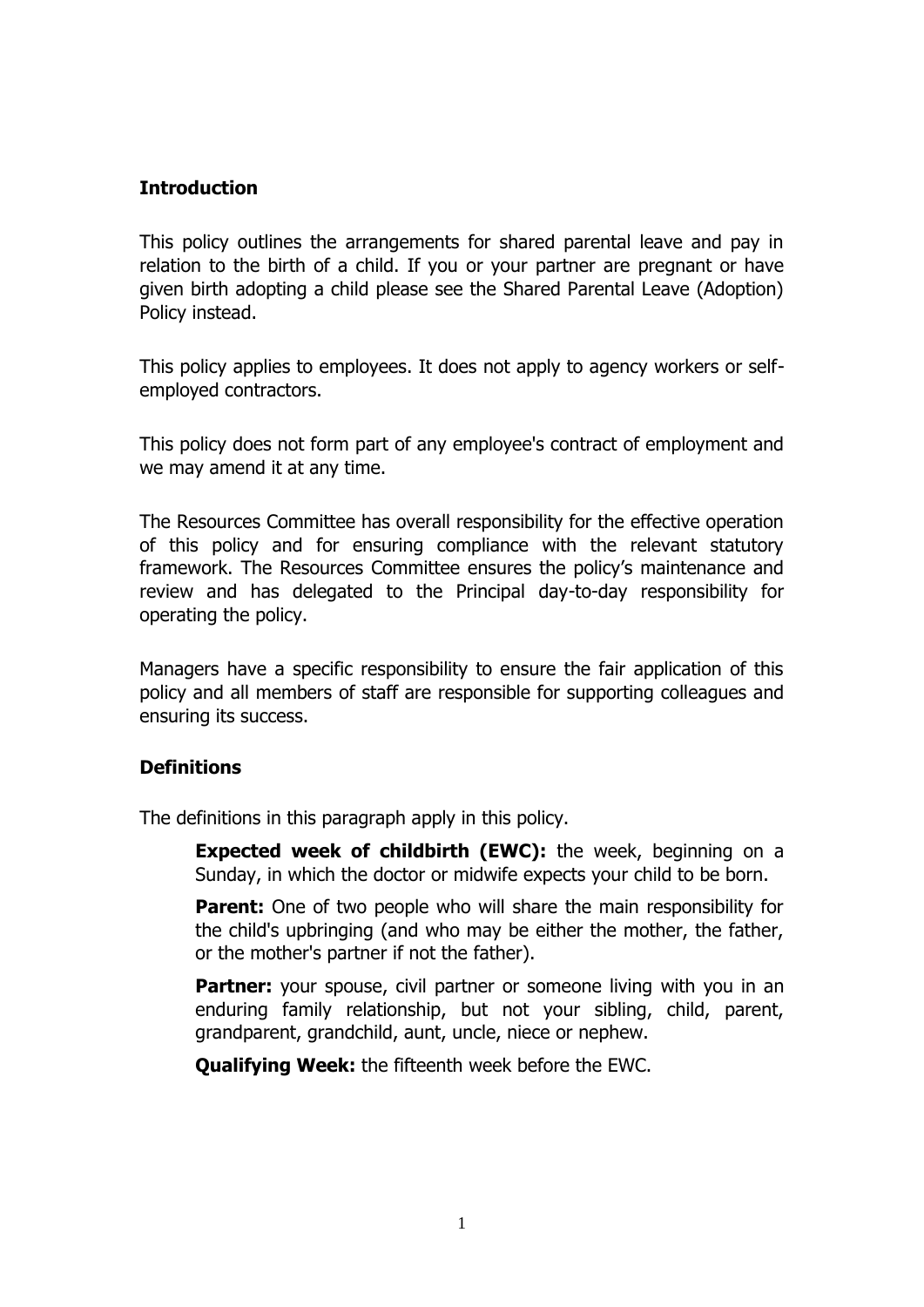#### **What is shared parental leave?**

Shared parental leave (SPL) is a form of leave that may be available if your child is expected to be born on or after 5 April 2015.

It gives you and your partner more flexibility in how to share the care of your child in the first year after birth than simply taking maternity and paternity leave. Assuming you are both eligible, you will be able to choose how to split the available leave between you, and can decide to be off work at the same time or at different times. You may be able to take leave in more than one block.

#### **Entitlement to SPL**

You are entitled to SPL in relation to the birth of a child if:

- a) you are the child's mother, and share the main responsibility for the care of the child with the child's father (or your partner, if the father is not your partner);
- b) you are the child's father and share the main responsibility for the care of the child with the child's mother; or
- c) you are the mother's partner and share the main responsibility for the care of the child with the mother (where the child's father does not share the main responsibility with the mother).

The following conditions must also be fulfilled:

- a) you must have at least 26 weeks continuous employment with us by the end of the Qualifying Week, and still be employed by us in the week before the leave is to be taken;
- b) the other parent must have worked (in an employed or self-employed capacity) in at least 26 of the 66 weeks before the EWC and had average weekly earnings of at least £30 during 13 of those weeks; and
- c) you and the other parent must give the necessary statutory notices and declarations as summarised below, including notice to end any maternity leave, statutory maternity pay (SMP) or maternity allowance (MA) periods.

The total amount of SPL available is 52 weeks, less the weeks spent by the child's mother on maternity leave (or the weeks in which the mother has been in receipt of SMP or MA if she is not entitled to maternity leave).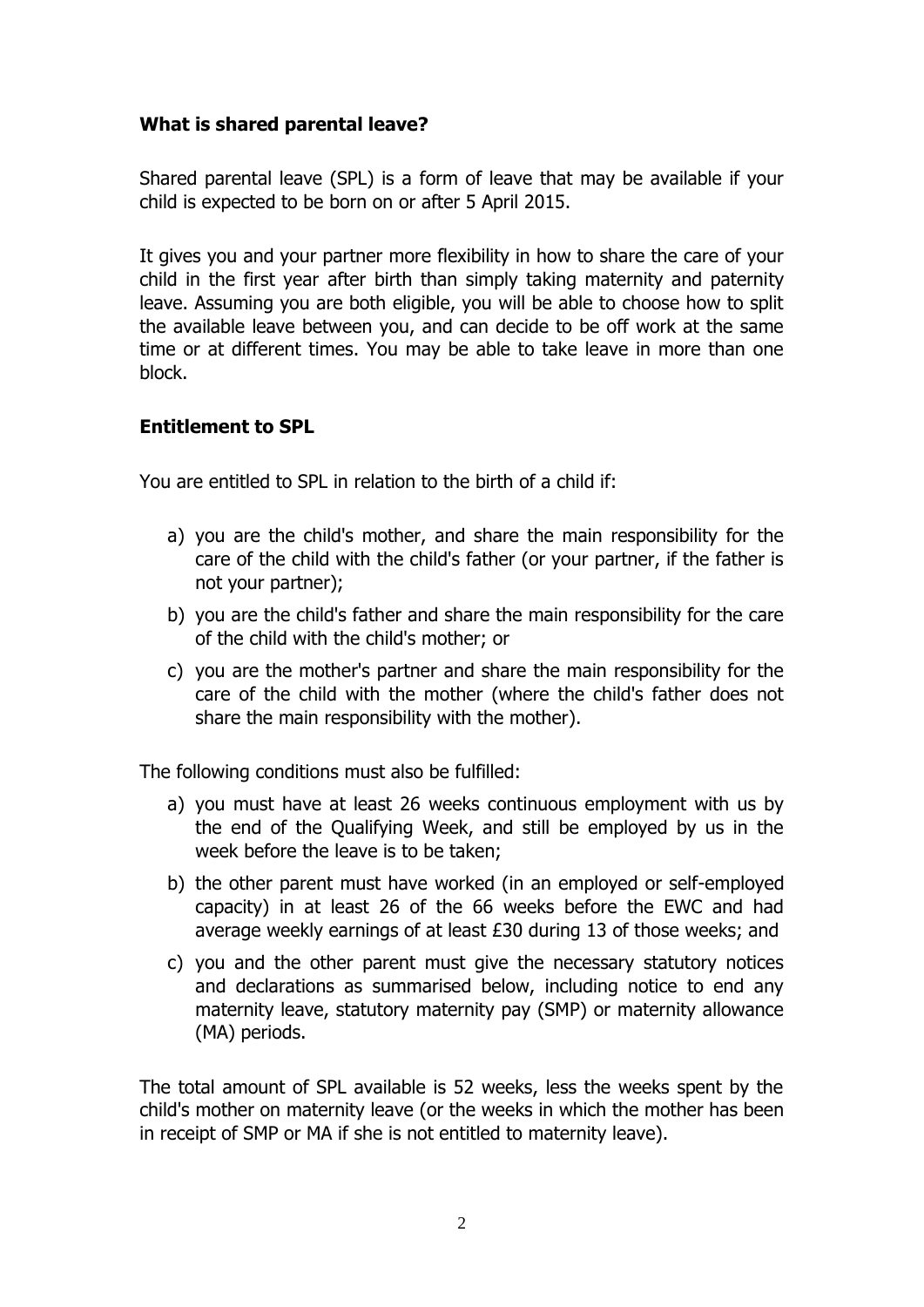If you are the mother you cannot start SPL until after the compulsory maternity leave period, which lasts until two weeks after birth.

If you are the child's father or the mother's partner, you should consider using your two weeks' paternity leave before taking SPL. Once you start SPL you will lose any untaken paternity leave entitlement. SPL entitlement is additional to your paternity leave entitlement.

#### **Opting in to shared parental leave and pay**

Not less than eight weeks before the date you intend your SPL to start, you must give us a written opt-in notice giving:

- a) your name and the name of the other parent;
- b) if you are the child's mother, the start and end dates of your maternity leave;
- c) if you are the child's father or the mother's partner, the start and end dates of the mother's maternity leave, or if she is not entitled to maternity leave, the start and end dates of any SMP or MA period;
- d) the total SPL available, which is 52 weeks minus the number of weeks' maternity leave, SMP or MA period taken or to be taken;
- e) how many weeks of the available SPL will be allocated to you and how many to the other parent (you can change the allocation by giving us a further written notice, and you do not have to use your full allocation);
- f) if you are claiming statutory shared parental pay (ShPP), the total ShPP available, which is 39 weeks minus the number of weeks of the SMP or MA period taken or to be taken);
- g) how many weeks of available ShPP will be allocated to you and how much to the other parent. (You can change the allocation by giving us a further written notice, and you do not have to use your full allocation);
- h) an indication of the pattern of leave you are thinking of taking, including suggested start and end dates for each period of leave. This indication will not be binding at this stage, but please give as much information as you can about your future intentions; and
- i) declarations by you and the other parent that you both meet the statutory conditions to enable you to take SPL and ShPP.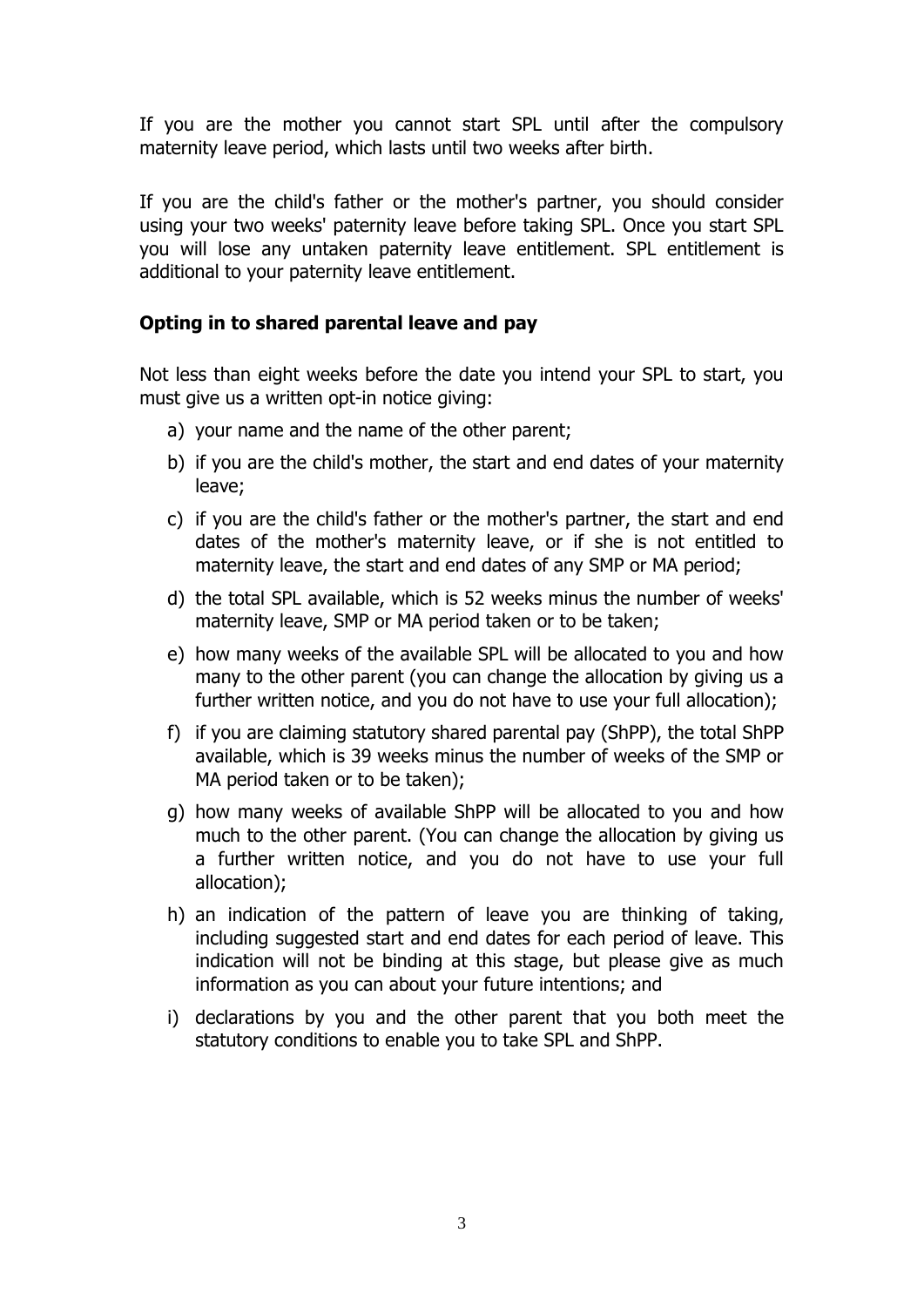#### **Ending your maternity leave**

If you are the child's mother and want to opt into the SPL scheme, you must give us at least eight weeks' written notice to end your maternity leave (a curtailment notice) before you can take SPL. The notice must state the date your maternity leave will end. You can give the notice before or after you give birth, but you cannot end your maternity leave until at least two weeks after birth.

You must also give us, at the same time as the curtailment notice, a notice to opt into the SPL scheme or a written declaration that the other parent has given their employer an opt-in notice and that you have given the necessary declarations in that notice.

The other parent may be eligible to take SPL from their employer before your maternity leave ends, provided you have given the curtailment notice.

The curtailment notice is binding and cannot usually be revoked. You can only revoke a curtailment notice if maternity leave has not yet ended and one of the following applies:

- a) if you realise that neither you nor the other parent are in fact eligible for SPL or ShPP, in which case you can revoke the curtailment notice in writing up to eight weeks after it was given;
- b) if you gave the curtailment notice before giving birth, you can revoke it in writing up to eight weeks after it was given, or up to six weeks after birth, whichever is later; or
- c) if the other parent has died.

Once you have revoked a curtailment notice you will be unable to opt back into the SPL scheme, unless you revoked it in the circumstances above.

#### **Ending your partner's maternity leave or pay**

If you are not the mother, and she is still on maternity leave or claiming SMP or MA, you will only be able to take SPL once she has either:

- a) returned to work;
- b) given her employer a curtailment notice to end her maternity leave;
- c) given her employer a curtailment notice to end her SMP (if she is entitled to SMP but not maternity leave); or
- d) given the benefits office a curtailment notice to end her MA (if she is not entitled to maternity leave or SMP).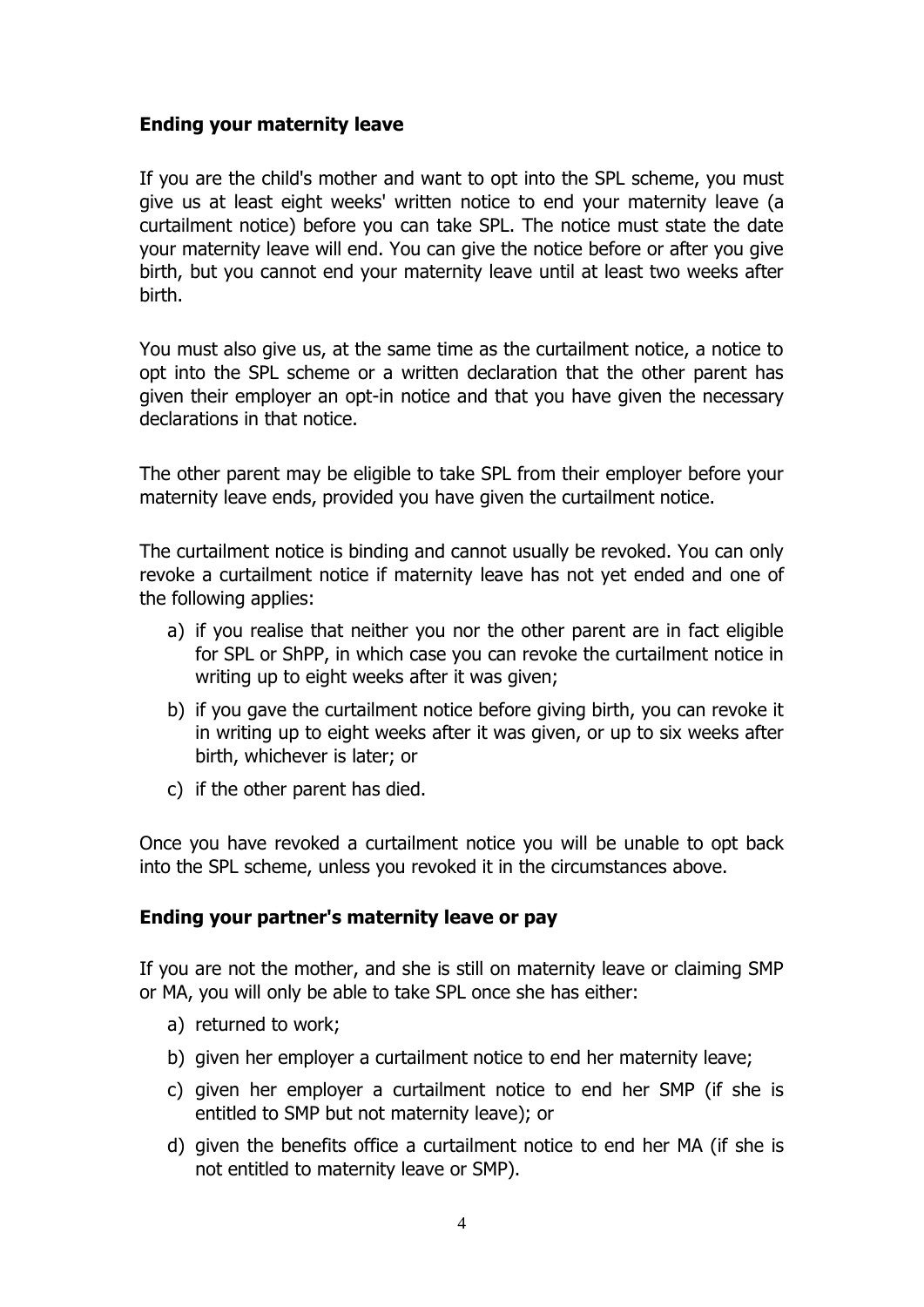#### **Evidence of entitlement**

You must also provide on request:

- a) A copy of the birth certificate (or if you have not yet obtained a birth certificate, a signed declaration of the child's date and place of birth); and
- b) The name and address of the other parent's employer (or a declaration that they have no employer).

#### **Booking your SPL dates**

Having opted into the SPL system you will need to give a period of leave notice telling us the start and end dates of your leave. This can be given at the same time as your opt-in notice, or it can be given later, as long as it is given at least eight weeks before the start of your leave. You must also state in your period of leave notice the dates on which you intend to claim ShPP, if applicable.

If your period of leave notice gives dates for a single continuous block of SPL you will be entitled to take the leave set out in the notice.

You can give up to three period of leave notices. This may enable you to take up to three separate blocks of SPL (although if you give a notice to vary or cancel a period of leave this will in most cases count as a further period of leave notice) .

#### **Procedure for requesting split periods of SPL**

In general, a period of leave notice should set out a single continuous block of leave. We may, in some cases, be willing to consider a period of leave notice where the SPL is split into shorter periods (of at least a week) with periods of work in between. It is best to discuss this with **Line Manager** in good time before formally submitting your period of leave notice. This will give us more time to consider the request and hopefully agree a pattern of leave with you from the start.

You must submit a period of leave notice setting out the requested pattern of leave at least eight weeks before the requested start date. If we are unable to agree to your request straight away, there will be a two-week discussion period. At the end of that period, we will confirm any agreed arrangements in writing. If we have not reached an agreement, you will be entitled to take the full amount of requested SPL as one continuous block, starting on the start date given in your notice (for example, if you requested three separate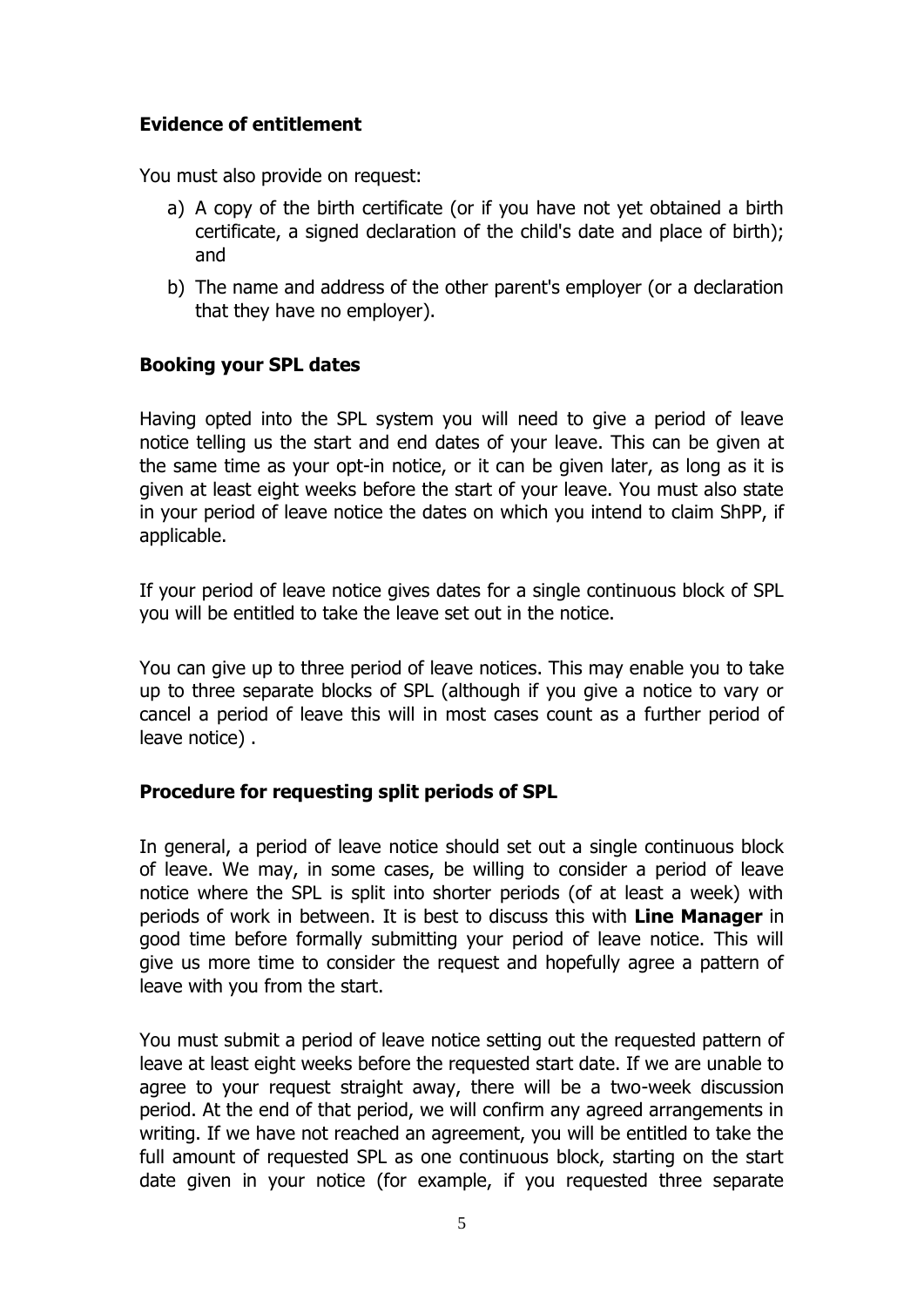periods of four weeks each, they will be combined into one 12-week period of leave). Alternatively, you may:

- a) choose a new start date (which must be at least eight weeks after your original period of leave notice was given), and tell us within five days of the end of the two-week discussion period; or
- b) withdraw your period of leave notice within two days of the end of the two-week discussion period (in which case it will not be counted and you may submit a new one if you choose).

#### **Changing the dates or cancelling your SPL**

You can cancel a period of leave by notifying us in writing at least eight weeks before the start date in the period of leave notice.

You can change the start date for a period of leave, or the length of the leave, by notifying us in writing at least eight weeks before the original start date and the new start date.

You do not need to give eight weeks' notice if you are changing the dates of your SPL because your child has been born earlier than the EWC, where you wanted to start your SPL a certain length of time (but not more than eight weeks) after birth. In such cases please notify us in writing of the change as soon as you can.

You can change the end date for a period of leave by notifying us in writing at least eight weeks before the original end date and the new end date.

You can combine split periods of leave into a single continuous period of leave by notifying us in writing at least eight weeks before the start date of the first period.

You can request that a continuous period of leave be split into two or more discontinuous periods with periods of work in between. We will consider any such request as set out.

A notice to change or cancel a period of leave will count as one of your three period of leave notices, unless:

- a) the variation is a result of your child being born earlier or later than the EWC;
- b) the variation is at our request; or
- c) we agree otherwise.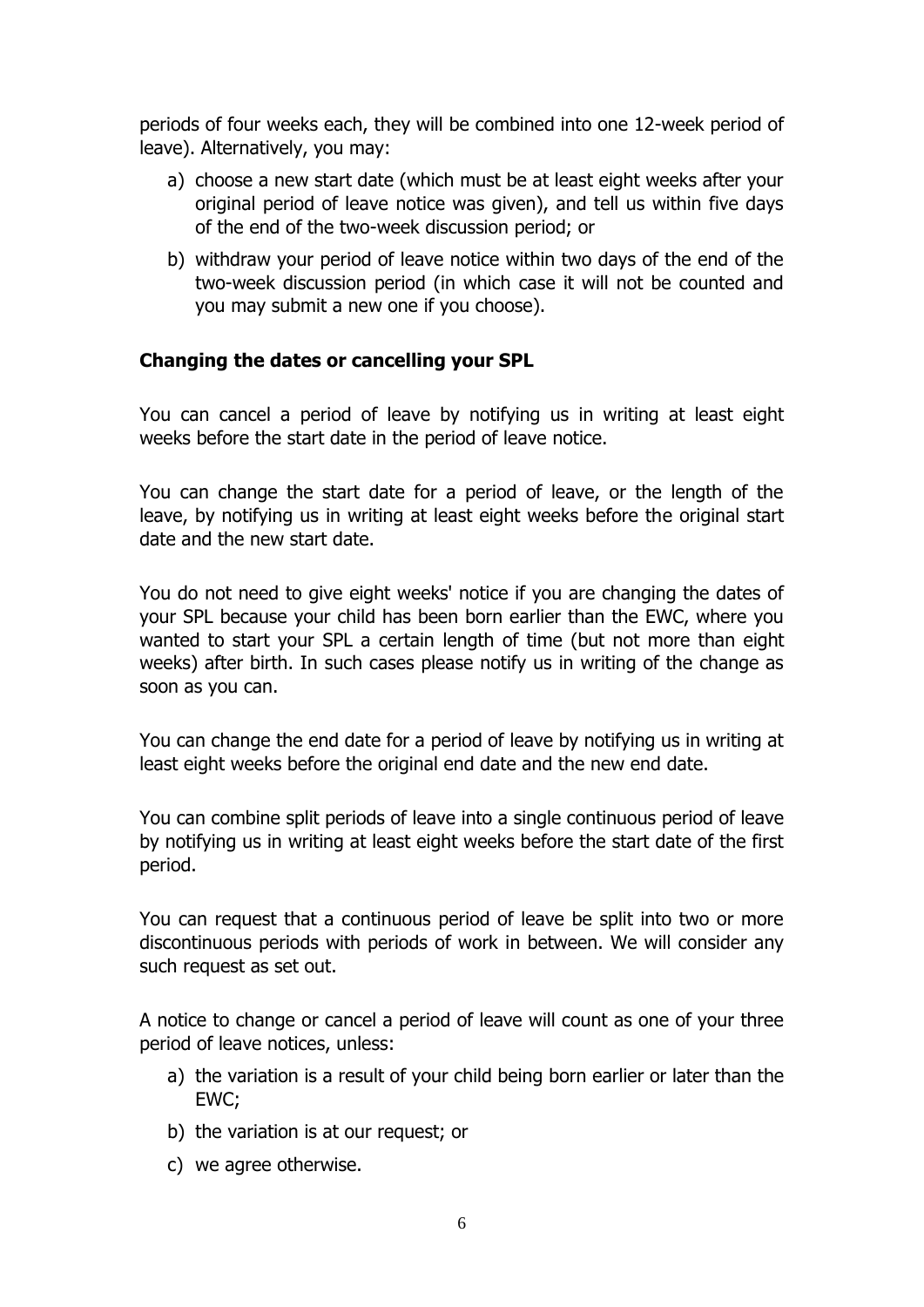#### **Shared parental pay**

You may be able to claim Statutory Shared Parental Pay (ShPP) of up to 39 weeks (less any weeks of SMP or MA claimed by you or your partner) if you have at least 26 weeks' continuous employment with us at the end of the Qualifying Week and your average earnings are not less than the lower earnings limit set by the government each tax year. ShPP is paid by employers at a rate set by the government each year.

#### **Other terms during shared parental leave**

Your terms and conditions of employment remain in force during SPL, except for the terms relating to pay.

Annual leave will accrue at the rate provided under your contract. Annual leave cannot usually be carried over from one holiday year to the next. If the holiday year is due to end during SPL, you should ensure that you have taken the full year's entitlement before starting your SPL.

#### Teachers only:

Your leave year, for the purpose of establishing annual leave entitlement whilst on SPL is 1 September to 31 August.

Your statutory holiday entitlement is not an additional entitlement to annual leave on top of the current school closure arrangements.

Whilst you are on SPL you are entitled to your statutory holiday under the Working Time Regulations. You shall not accrue holiday above your entitlement under the Working Time Regulations 1998. Annual leave entitlement will be offset against any period of school closure that has taken place in the leave year in question i.e. both before and after your SPL period.

On return from SPL, you are permitted to take any outstanding leave during term time during that leave year if there are insufficient school closures to accommodate your holiday in that leave year. Where your return from SPL is so close to the end of the leave year that there is not enough time to take your entire holiday entitlement, you will be permitted to carry over any balance of outstanding holiday to the following leave year. You can be required to take this during the remaining periods of school closure after the statutory holiday for that leave year has been accommodated.

You will not be entitled to a payment in lieu of untaken annual leave. However, payment in lieu may be necessary, if you decide not to return to your job following your SPL. Payment will be made in accordance with the Working Time Regulations and will not be pensionable.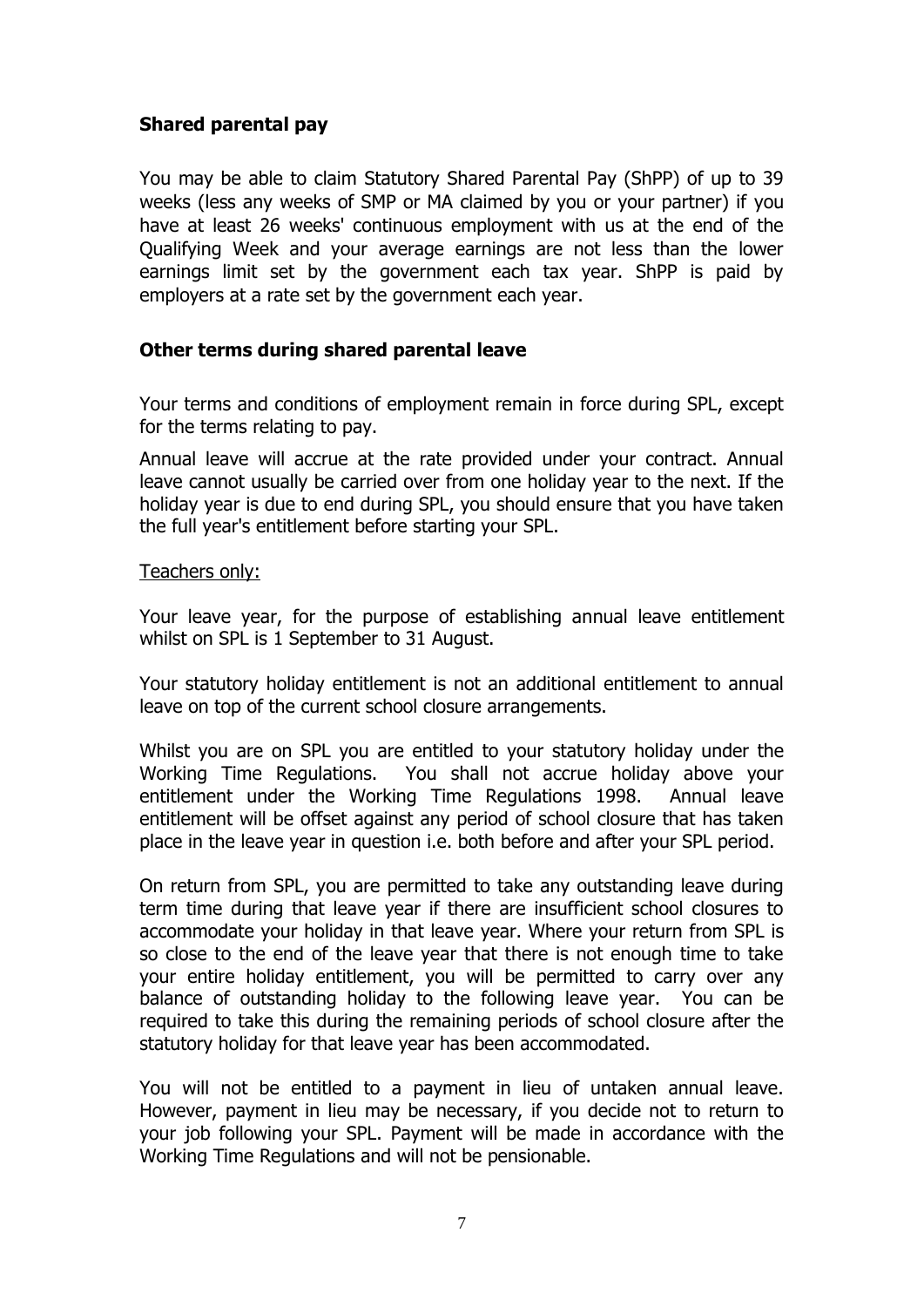#### Public and extra statutory holiday entitlement during shared parental leave (not applicable to teachers)

Full time employees:

You will accrue holiday entitlement for any public holidays which fall within your SPL, with substitute paid leave being provided at another time.

Part time employees:

You will accrue pro-rata holiday entitlement for any public holidays which fall within your SPL, and will be given substitute paid leave at another time.

Term time employees:

You are entitled to a substitute day of paid leave where a public holiday/statutory holiday falls during term time during your SPL period.

Substitute days of leave may be taken immediately following the end of the period of SPL. Alternatively, any substitute days of leave may be added to the leave entitlement to be taken upon the return to work.

#### **Pensions**

#### **Teachers**

During a period of paid SPL, pension contributions will be paid and deducted from your pay in the usual manner. Your contributions will be based on the pay you get while absent. Any unpaid period of SPL will not be pensionable/reckonable.

If you require any further information you should contact Teachers Pensions on 0845 6066166 and ask for a fact sheet. Alternatively this information is available from their website: [www.teacherspensions.co.uk.](http://www.teacherspensions.co.uk/)

#### All other staff:

During any period of paid SPL, if you are a member of the Local Government Pension Scheme, you will pay basic pension contributions on the pay actually received but the College will pay pensions contributions on the pay you would have received had you been at work (notional pay). Your service will count as normal for pensionable purposes i.e. as if you had been at work.

You can, within 30 days of returning to work or the termination of your contract if you do not return, elect to pay the relevant pension contributions in respect of this unpaid period. You will need to notify **the Finance Office**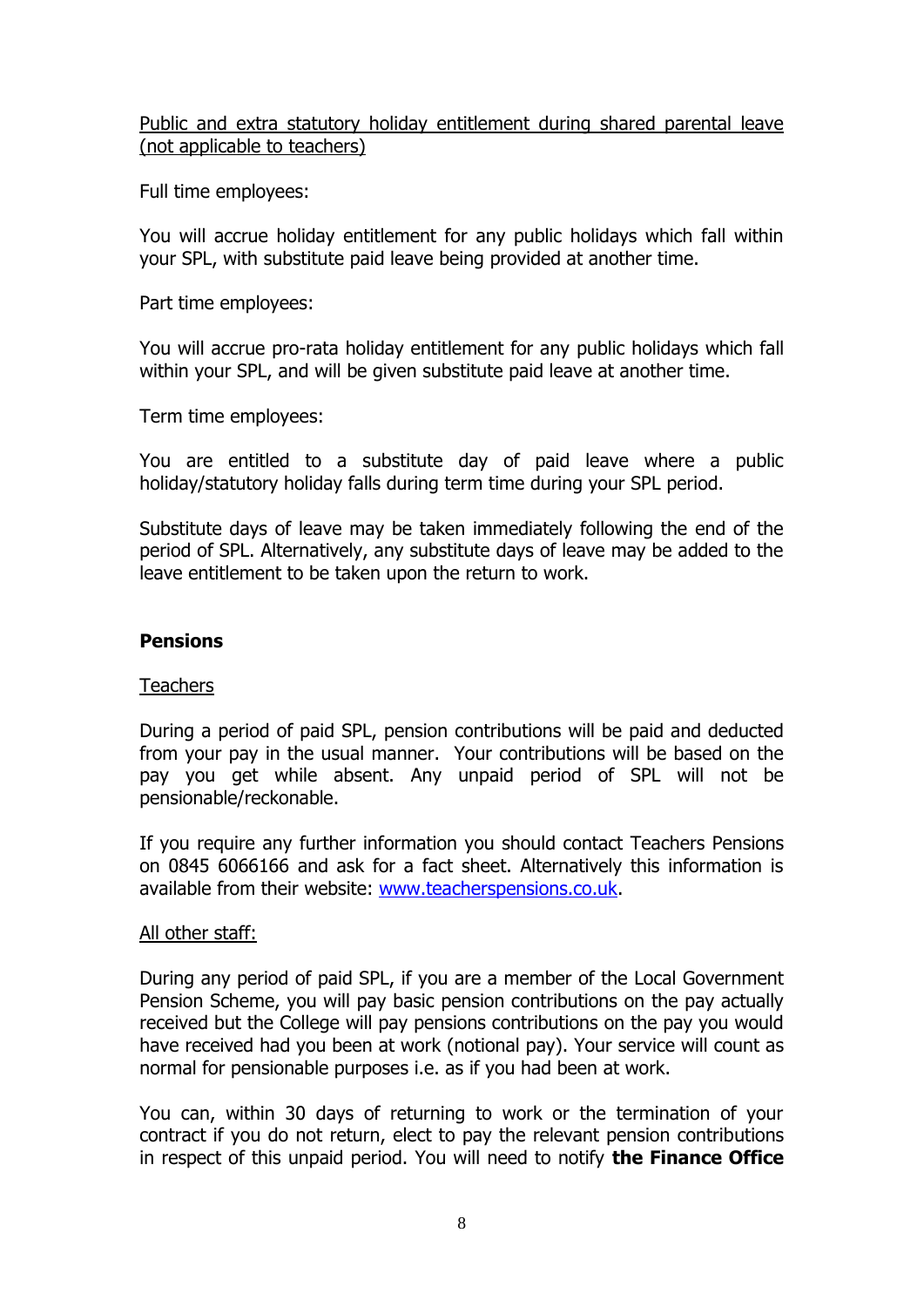of your decision to pay contributions during this unpaid period and you will need to complete the appropriate paperwork.

If you work on a keeping in touch day, both you and the College will pay contributions based on the pay you receive for that day. The day will count as a day of scheme membership.

#### **Keeping in touch**

We may make reasonable contact with you from time to time during your SPL although we will keep this to a minimum. This may include contacting you to discuss arrangements for your return to work.

You may ask or be asked to work (including attending training) on up to 20 "keeping-in-touch" days (KIT days) during your SPL. This is in addition to any KIT days that you may have taken during maternity leave. KIT days are not compulsory and must be discussed and agreed by the Principal.

You will be paid at your normal basic rate of pay for time spent working on a KIT day and this will be inclusive of any shared parental pay entitlement.

#### **Returning to work**

If you want to end a period of SPL early, you must give us eight weeks' written notice of the new return date. If you have already given us three period of leave notices you will not be able to end your SPL early without our agreement.

If you want to extend your SPL, assuming you still have unused SPL entitlement remaining, you must give us a written period of leave notice at least eight weeks before the date you were due to return to work. If you have already given us three period of leave notices you will not be able to extend your SPL without our agreement. You may instead be able to request annual leave or ordinary parental leave (see our Staff leave Absence Policy), subject to the needs of the College.

You are normally entitled to return to work in the position you held before starting SPL, and on the same terms of employment. However, if it is not reasonably practicable for us to allow you to return into the same position, we may give you another suitable and appropriate job on terms and conditions that are not less favourable, but only in the following circumstances:

a) if your SPL and any maternity or paternity leave you have taken adds up to more than 26 weeks in total (whether or not taken consecutively); or